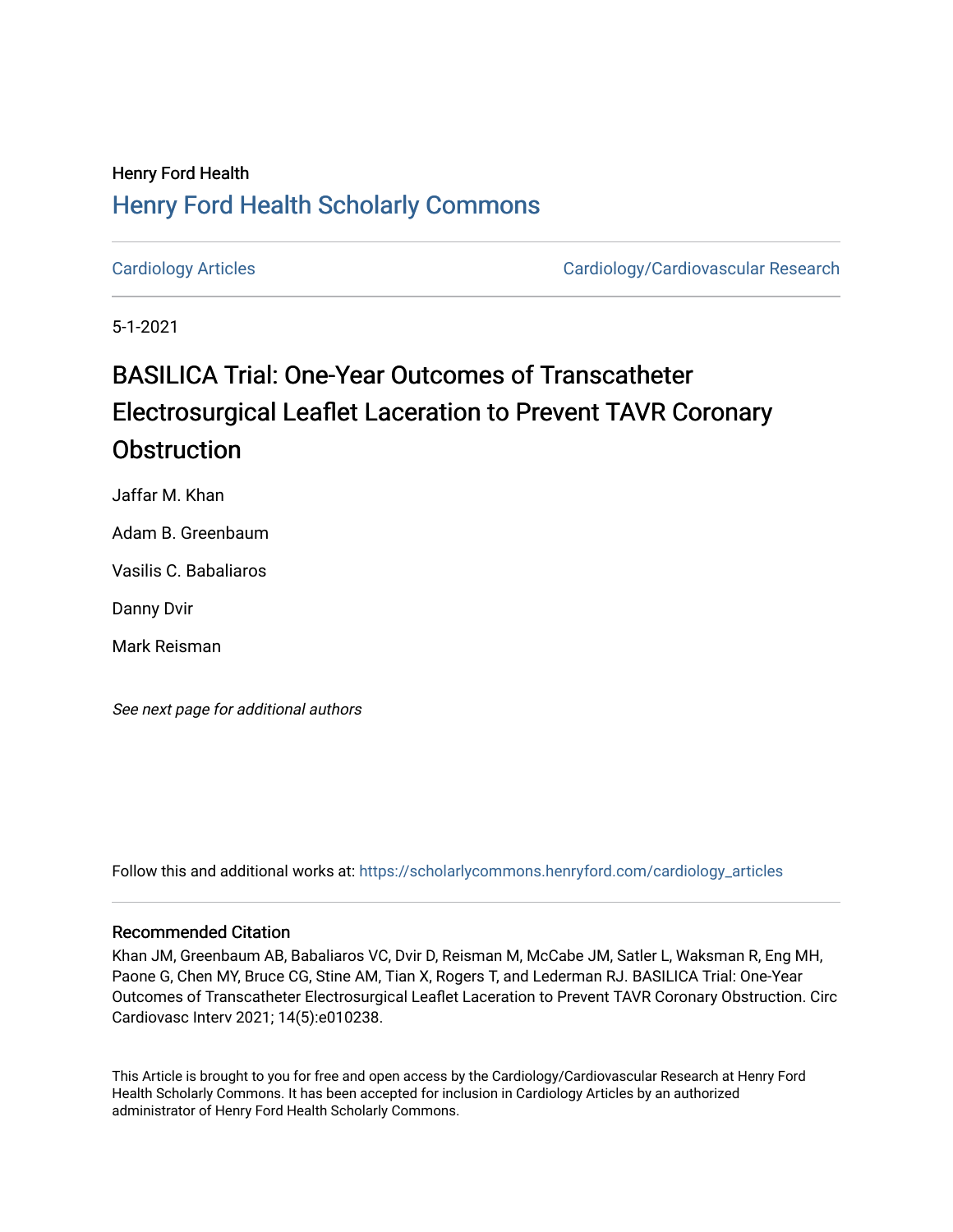# Authors

Jaffar M. Khan, Adam B. Greenbaum, Vasilis C. Babaliaros, Danny Dvir, Mark Reisman, James M. McCabe, Lowell Satler, Ron Waksman, Marvin H. Eng, Gaetano Paone, Marcus Y. Chen, Christopher G. Bruce, Annette M. Stine, Xin Tian, Toby Rogers, and Robert J. Lederman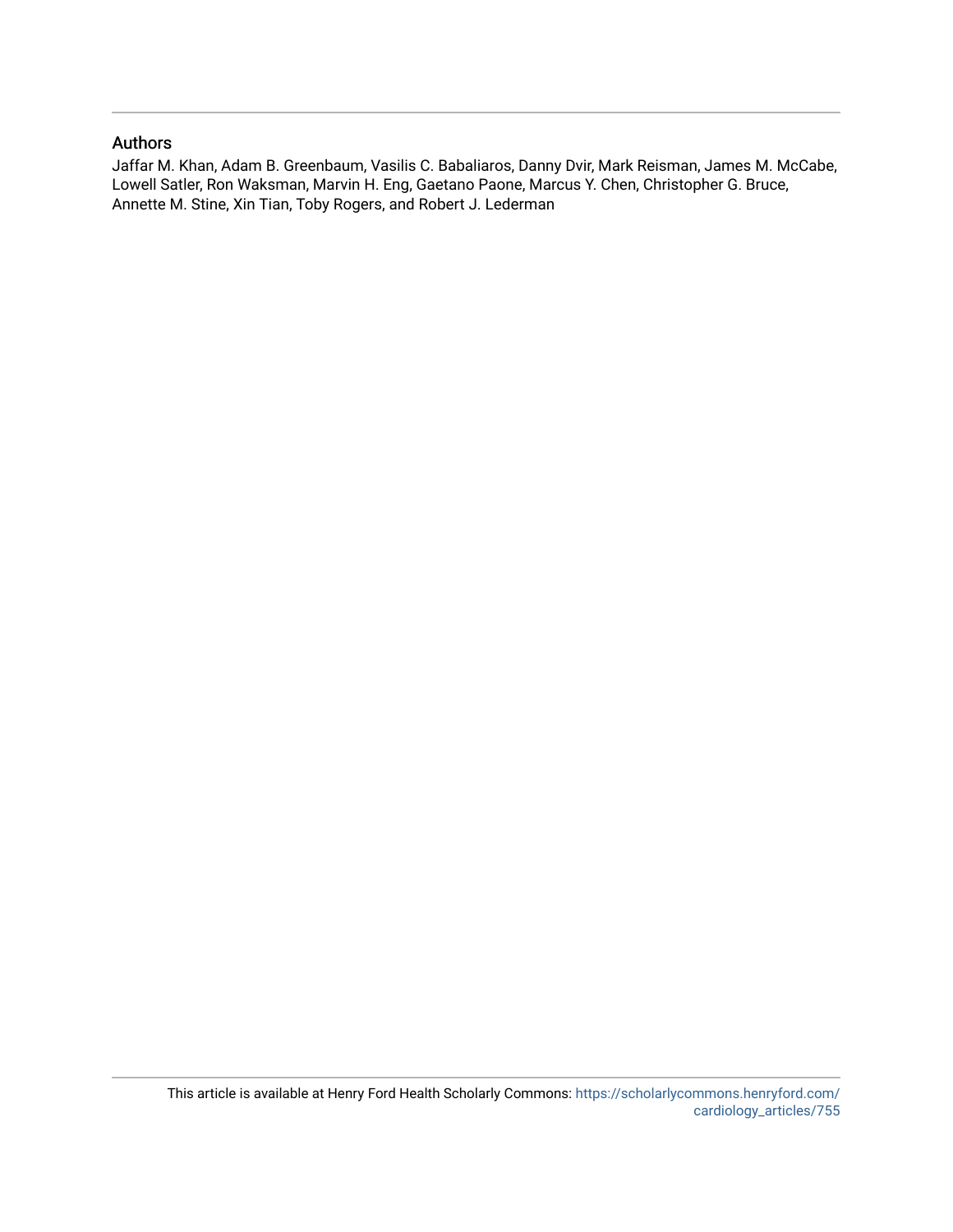# **ORIGINAL ARTICLE**

# BASILICA Trial

One-Year Outcomes of Transcatheter Electrosurgical Leaflet Laceration to Prevent TAVR Coronary Obstruction

Jaffar M. Khan<sup>o</sup>[,](https://orcid.org/0000-0002-9438-0846) BM BCh, PhD; Adam B. Greenbaum<sup>o</sup>, MD; Vasilis C. Babaliaros<sup>o</sup>, MD; Danny Dvir<sup>o</sup>, MD; Mark R[e](https://orcid.org/0000-0003-0452-2327)isman[,](https://orcid.org/0000-0002-0334-6504) MD; James M. McCabe<sup>n</sup>, MD; Lowell Satler<sup>n</sup>, MD; Ron Waksman<sup>n</sup>, MD; Marvin H. Eng<sup>n</sup>, MD; Gaetano Paone[,](https://orcid.org/0000-0002-7442-4303) MD; Marcus Y. Che[n](https://orcid.org/0000-0003-1896-2462) , MD; Christopher G. Bruce , MB, BCh; Annette M. Stine, RN; Xin Tian , PhD; Toby Roger[s](https://orcid.org/0000-0002-6043-3137)<sup>1</sup>[,](https://orcid.org/0000-0003-1202-6673) BM, BCh, PhD; Robert J. Lederman<sup>D</sup>, MD

**BACKGROUND:** Coronary artery obstruction is a rare, devastating complication of transcatheter aortic valve replacement. Transcatheter electrosurgical aortic leaflet laceration (Bioprosthetic or Native Aortic Scallop Intentional Laceration to Prevent Iatrogenic Coronary Artery Obstruction [BASILICA]) is a novel technique to prevent coronary artery obstruction. We report the 1-year outcomes of the BASILICA trial. Primary end points of 30-day success and safety have been reported previously.

**METHODS:** The BASILICA trial was a prospective, multicenter, single-arm safety and feasibility study. Subjects with severe native or bioprosthetic aortic valve disease at high or extreme risk for surgery, and high risk of coronary artery obstruction, were included. End points at 1 year included death, stroke, and myocardial infarction. Source data was independently verified and end points independently adjudicated.

**RESULTS:** Thirty subjects were enrolled between February 2018 and July 2018. At 30 days, BASILICA was successful in 28 subjects (93.3%), there were 3 strokes (10%), including 1 disabling stroke (3.3%), 1 death (3.3%), and 1 periprocedural myocardial infarction (3.3%). Between 30 days and 1 year, there were no additional strokes, no myocardial infarction, and 2 deaths (10% 1-year mortality). No subject needed repeat intervention for aortic valve or coronary disease. Two subjects had infective endocarditis (6.7%), but neither was isolated to the aortic valve. There were no hospital admissions for heart failure. Fourteen (46.7%) subjects required repeat hospital admission for other causes. Aortic valve gradients on echocardiography, New York Heart Association functional class, and Kansas City Cardiomyopathy Questionnaire scores improved from baseline to 30 days and were maintained at 1 year.

**CONCLUSIONS:** In these subjects with multiple comorbidities and restrictive anatomy that underwent transcatheter aortic valve replacement, there was no late stroke, myocardial infarction, or death related to BASILICA. Mitigation of coronary obstruction remained intact at 1 year and was not related to recurrent readmission. These results are reassuring for patients and physicians who wish to avoid the long-term complications related to snorkel stenting.

**REGISTRATION:** URL: [https://www.clinicaltrials.gov;](https://www.clinicaltrials.gov) Unique identifier: NCT03381989.

**GRAPHIC ABSTRACT:** A [graphic abstract](http://dx.doi.org/10.1161/CIRCINTERVENTIONS.120.010238) is available for this article.

**Key Words:** aortic valve ■ electrosurgery ■ endocarditis ■ heart failure ■ myocardial infarction

**C** oronary artery obstruction occurs in 0.7% of all transcatheter aortic valve replacement (TAVR) procedures.1 The incidence is higher in certain

subgroups, especially for TAVR in bioprosthetic valves (valve-in-valve TAVR; 2.3% incidence).2 Coronary artery obstruction from TAVR is associated with up to 50%

Correspondence to: Robert J. Lederman, MD, Cardiovascular Branch, Division of Intramural Research, National Heart Lung and Blood Institute, National Institutes of Health, Bldg 10, Room 2c713, MSC 1538, Bethesda, MD 20892. Email: [lederman@nih.gov](mailto:lederman@nih.gov)

For Sources of Funding and Disclosures, see page 516.

© 2021 American Heart Association, Inc.

*Circulation: Cardiovascular Interventions* is available at www.ahajournals.org/journal/circinterventions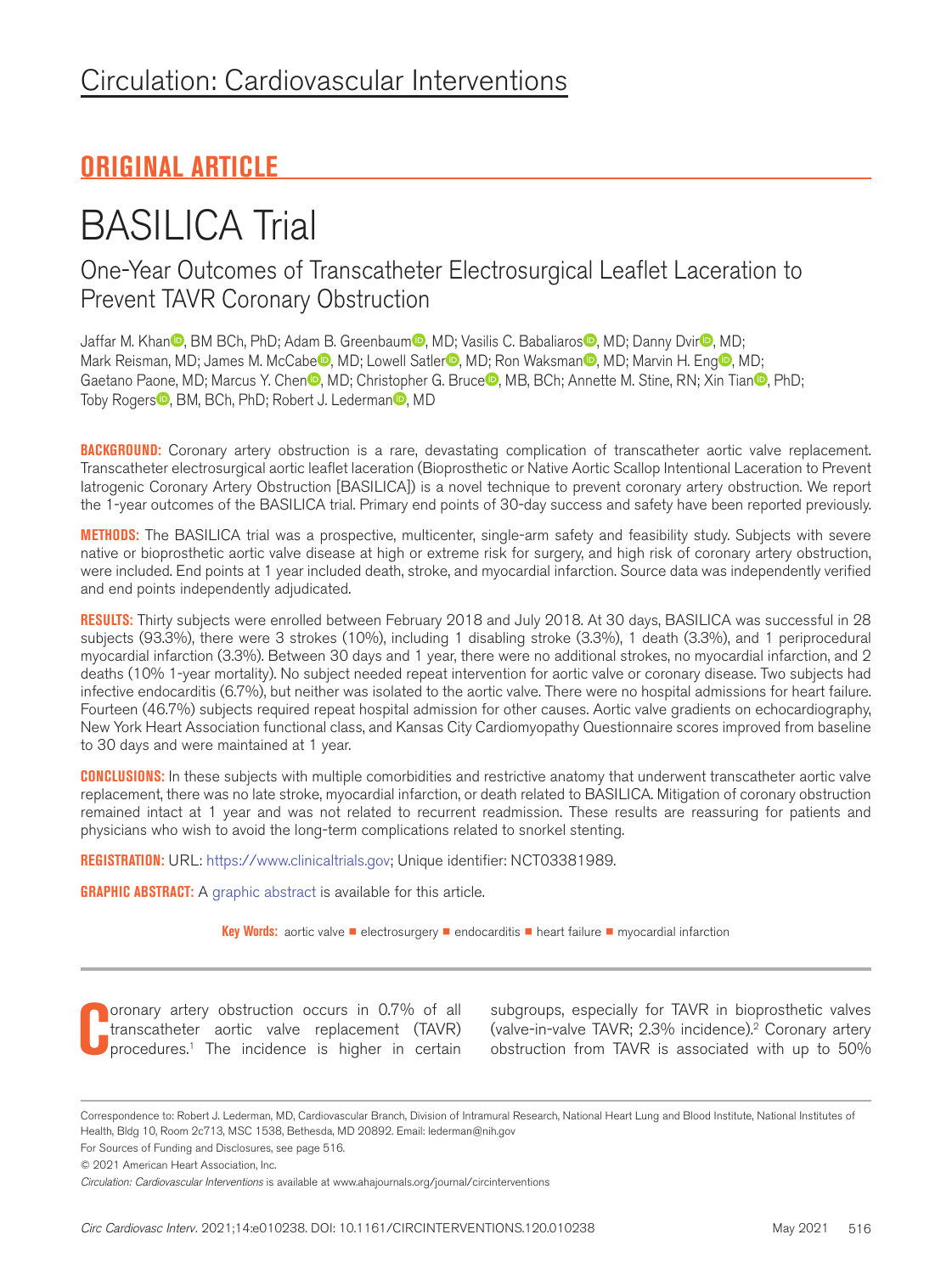#### WHAT IS KNOWN

- BASILICA (Bioprosthetic or Native Aortic Scallop Intentional Laceration to Prevent Iatrogenic Coronary Artery Obstruction) is a novel technique to prevent coronary artery obstruction from transcatheter aortic valve replacement.
- Before this study, only 30-day outcomes had been reported.

## WHAT THE STUDY ADDS

- One-year clinical data from the BASILICA trial show no late complications of the BASILICA procedure, particularly no late stroke or coronary artery obstruction.
- These results are reassuring for patients and physicians who wish to avoid the long-term complications related to snorkel stenting.

# Nonstandard Abbreviations and Acronyms

|             | <b>BASILICA</b> Bioprosthetic or Native Aortic Scallop |
|-------------|--------------------------------------------------------|
|             | Intentional Laceration to Prevent latro-               |
|             | genic Coronary Artery Obstruction                      |
| <b>IDE</b>  | investigational device exemption                       |
| <b>TAVR</b> | transcatheter aortic valve replacement                 |

mortality despite attempted rescue percutaneous coronary intervention or coronary artery bypass surgery, even when successful.<sup>1,2</sup> Therefore, it is important to predict and prevent this complication.

At present, 2 strategies are used for prevention of coronary obstruction. The first is snorkel stenting, where a coronary stent is prepositioned in the coronary artery before TAVR and deployed protruding into the aorta after TAVR. The second strategy, called BASILICA (Bioprosthetic or Native Aortic Scallop Intentional Laceration to Prevent Iatrogenic Coronary Artery Obstruction), uses transcatheter electrosurgery to lacerate the aortic leaflets before TAVR allowing them to splay to the sides after TAVR and, therefore, maintaining coronary perfusion.

The BASILICA technique was investigated in a prospective early feasibility clinical trial, and the 30-day results have been reported previously.<sup>3</sup> Here, we report the 1-year outcomes.

# **METHODS**

#### Trial Design and Oversight

The BASILICA trial (URL: [https://www.clinicaltrials.](https://www.clinicaltrials.gov@line 2@) [gov](https://www.clinicaltrials.gov@line 2@); Unique identifier: NCT03381989) design has been described previously.<sup>3</sup> Briefly, this was an investigator-initiated and sponsored prospective, multicenter, single-arm study of BASILICA, and TAVR. There was 100% independent on-site source data verification and data monitoring. A Clinical Event Committee independently adjudicated the primary end points and death at 1 year. A central core laboratory analyzed baseline and postprocedure echocardiography and computed tomography images up to 30 days but not 1 year. The US Food and Drug Administration granted IDE (Investigational Device Exemption) for the study under the Early Feasibility pathway. The first and senior authors had full access to all the data in the study and take responsibility for its integrity and the data analysis. The data that support the findings of this study are available from the corresponding author upon reasonable request.

#### Subjects and Eligibility

Thirty subjects were enrolled between February and July 2018 at 4 centers in the United States. Subjects were eligible if they were at least high risk for surgical aortic valve replacement and high risk of coronary artery obstruction from TAVR as determined by a central eligibility committee based on previously published guidelines.<sup>3</sup> The institutional review board at each site and at National Heart, Lung, and Blood Institute approved the study protocol, and all subjects consented to participate in writing.

# BASILICA Technique

The BASILICA technique has been described in detail in previous publications.<sup>4,5</sup> Briefly, a guidewire is electrified to traverse the base of the target aortic leaflet. It is snare-externalized and the resulting guidewire loop, after minor benchtop modification to concentrate charge, is further electrified while being retracted together with sheathing guiding catheters. Blood is displaced during electrification with nonionic dextrose solution to concentrate charge on the leaflet and reduce char and thrombus formation.6 The result is to lacerate the leaflet down the centerline. This may be repeated if double leaflet BASILICA is performed. TAVR is then performed as usual.

#### Study End Points

The primary end points of the study were procedure success on exit from the catheter laboratory and freedom from major adverse clinical events at 30-days, both as defined by Valve Academic Research Consortium 2. Secondary end points included death, stroke, and myocardial infarction at one year.

#### Statistical Analysis

All analyses were based on the intention to treat principle with data from all enrolled patients. The sample size of 30 subjects was not derived statistically. Baseline subject and procedural characteristics were summarized as medians and interquartile ranges for continuous variables and counts and percentages for categorical variables. McNemar test and paired *t* test were used to assess the difference in the percentage of New York Heart Association class and Kansas City Cardiomyopathy Questionnaire quality of life measure between baseline, 30 day and 1-year visits, respectively. Statistical analyses were performed using R statistical software 4.0.2 (R Foundation for Statistical Computing, Vienna, Austria).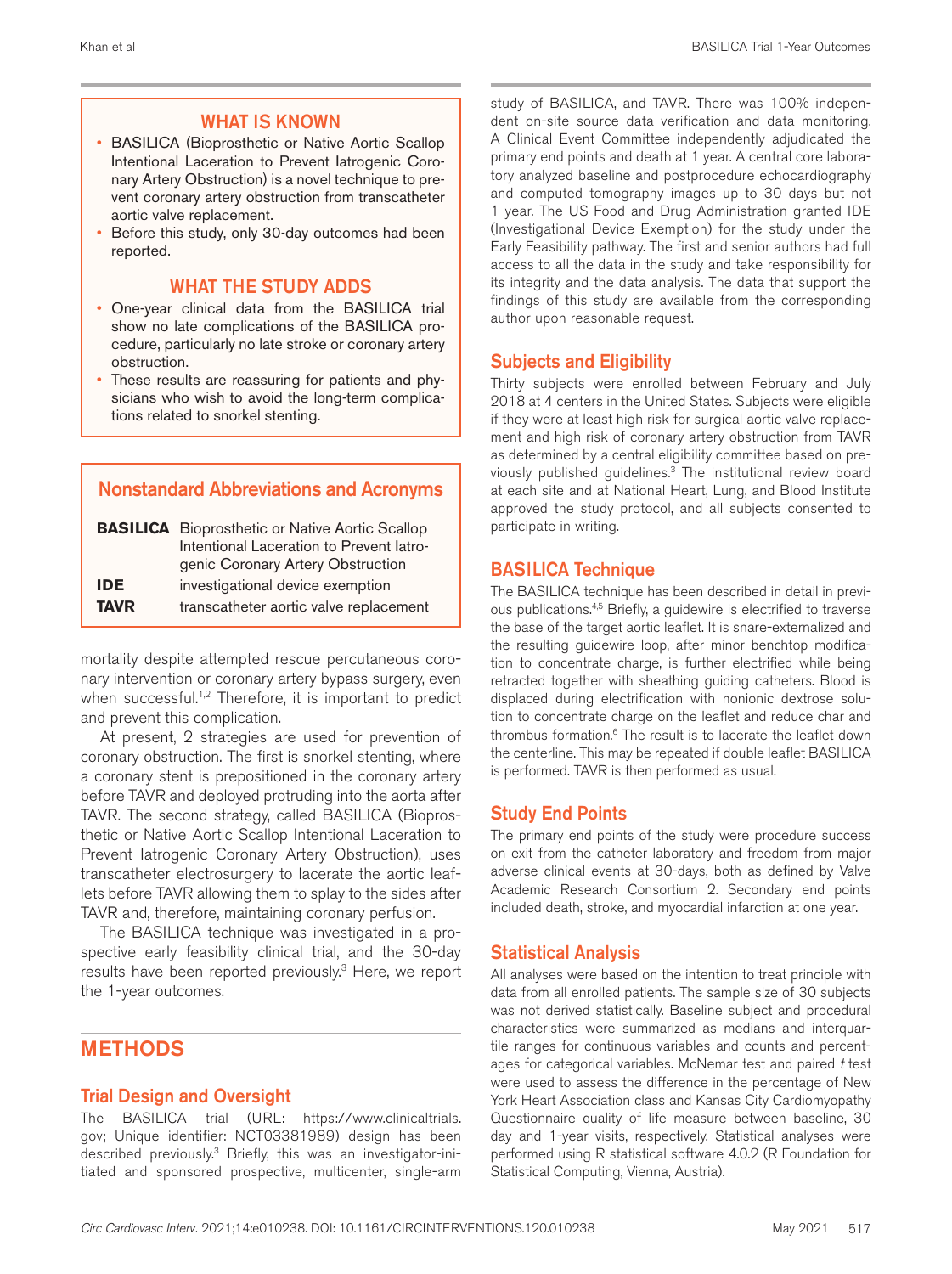# RESULTS

A total of 30 subjects were enrolled in the BASILICA IDE trial (Figure 1). One-year clinical follow-up was available for all the surviving study participants. Table 1 shows the baseline demographics and the coronary obstruction risk for enrolled subjects.

# One-Year Clinical End Points

Table 2 lists 30-day and 1-year outcomes for subjects after BASILICA TAVR. Between 30 days and 1 year, there were 2 deaths and no strokes. One subject died on day 110 of bacterial endocarditis with vegetations on all 4 valves, with multiple septic emboli including to the spine and brain, and acute respiratory failure on a background of liver cirrhosis and permanent indwelling central port. This was adjudicated as a cardiovascular death not related to BASILICA. One subject died on day 203 following a fall and head injury. This was adjudicated as a noncardiovascular death not related to BASILICA. No subject suffered myocardial infarction requiring revascularization. There was one late troponin positive event in a subject with known atrial fibrillation and prior myocardial infarction treated with PCI who was admitted 5 months post BASILICA TAVR procedure with palpitations and shortness of breath. She was found to be in atrial fibrillation with a rapid ventricular rate and was treated with rate control medications and continued on existing anticoagulation and aspirin therapy. No subject required repeat intervention for aortic valve or coronary artery disease.

In the first 30 days, there was one major stroke and cardiovascular death (3%) in a patient who suffered distributive shock on induction of anesthesia resulting in systemic inflammatory response syndrome and widespread diffusion restriction and enhancement on brain magnetic resonance imaging. This subject also suffered a periprocedural secondary myocardial infarction with troponin rise and EKG changes that was managed conservatively. There were 2 nondisabling strokes (7%) in subjects who fully recovered baseline neurological function. A Sentinel cerebral embolic protection device was used in 43%, and embolic debris was recovered in 46% of those cases, though no systematic inspection technique was mandated. One patient with nondisabling stroke had a Sentinel in situ.

Including the 2 subjects that died after discharge, 14 subjects required repeat hospital admission in the first year, of which 10 subjects were readmitted between 30 days and 1 year. Four admissions were related to atrial flutter/ fibrillation and one to complete AV block. Two subjects had endocarditis, one mentioned above and one with vegetations on the mitral valve. The causes for readmission are detailed in Table 2. Three subjects had multiple admissions, not captured in the table, with gastrointestinal bleed the cause of 2 readmissions, palpitations in 2, and fall in one.

#### Sub-Group Outcomes

Stroke was seen in 1/7 (14%) doppio BASILICA and 2/23 (8.7%) solo BASILICA during the periprocedural period. Stroke was also observed in 1/13 (7.7%) native and 2/17 (11.8%) bioprosthetic valves.

Three subjects had hypoattenuated leaflet thickening on 30-day computed tomography and were alive at 1 year. Their peak aortic velocities post-TAVR and at 1 year were 2.7 and 2.8 m/s; 3.1 and 3.9 m/s; and 3.7 and 4.2 m/s, respectively. One of these, included above, had a nondisabling procedural stroke.

Three subjects had successful bioprosthetic valve fracture with no stroke or coronary obstruction with residual gradients at 1 year (peak aortic valve velocity



**Figure 1. CONSORT flow diagram for the BASILICA trial (Bioprosthetic or Native Aortic Scallop Intentional Laceration to Prevent Iatrogenic Coronary Artery Obstruction).** TAVR indicates transcatheter aortic valve replacement.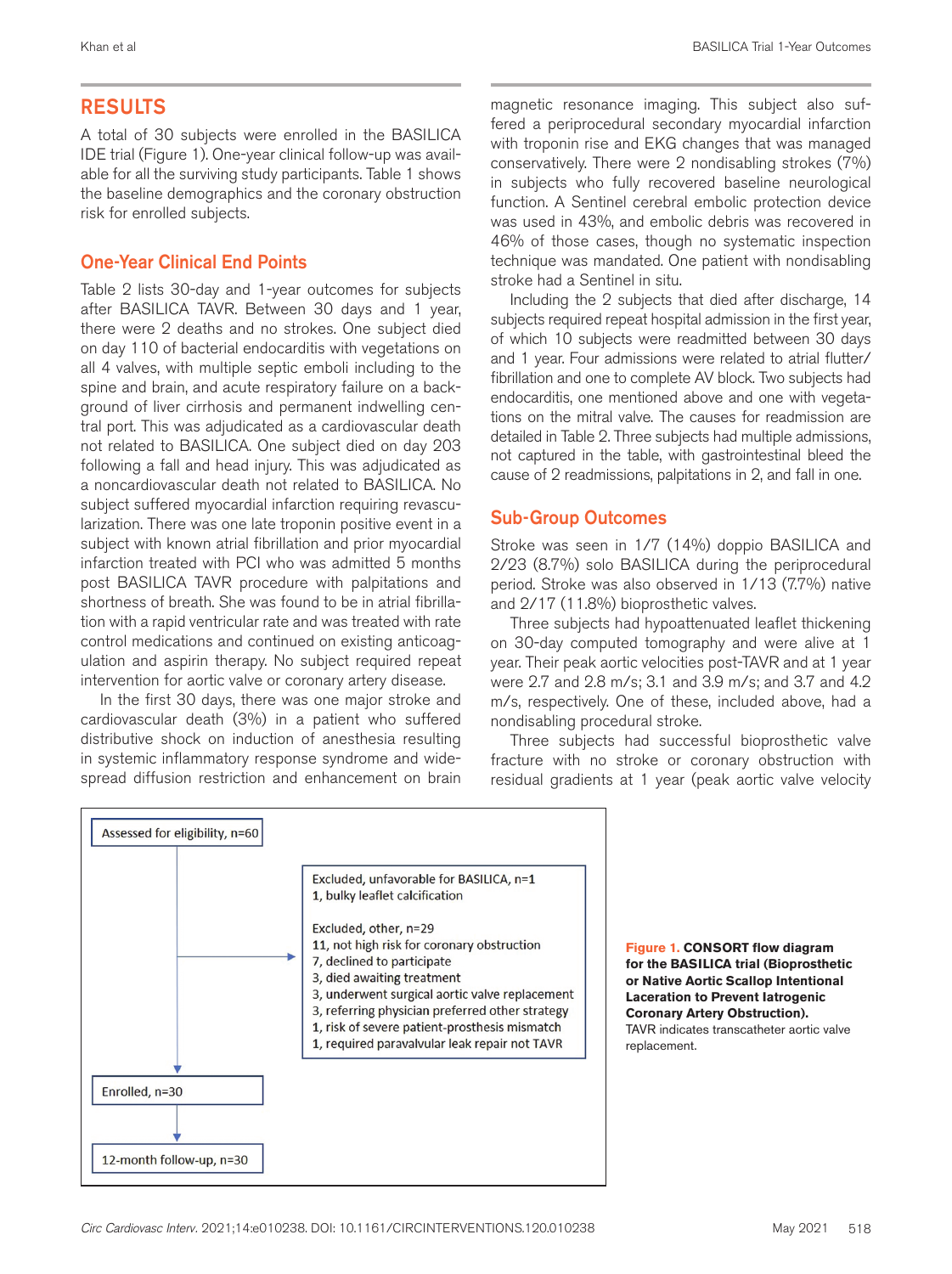#### **Table 1. Baseline Demographics and the Coronary Obstruction Risk for Enrolled Subjects**

| Demographics                                  | Median (IQR) or n<br>$%$ ; n=30) |
|-----------------------------------------------|----------------------------------|
| Age, y                                        | 76 (69–82)                       |
| Female                                        | 24 (80%)                         |
| Comorbidities                                 |                                  |
| Prior stroke                                  | 7(23%)                           |
| Coronary artery disease                       | 19 (63%)                         |
| <b>Diabetes</b>                               | 12 (40%)                         |
| End-stage kidney disease on dialysis          | $3(10\%)$                        |
| Severe pulmonary disease                      | 12 (40%)                         |
| Liver cirrhosis                               | 2(7%)                            |
| Hypertension                                  | 26 (87%)                         |
| Frail                                         | 14 (47%)                         |
| STS predicted risk of mortality (%)           | $6(3-15)$                        |
| Antiplatelet/anticoagulation                  |                                  |
| Aspirin at baseline/discharge/12 mo           | 73%/87%/77%                      |
| P2Y <sub>12</sub> at baseline/discharge/12 mo | 40%/37%/23%                      |
| Anticoagulation at baseline/discharge/12 mo   | 27%/37%/45%                      |
| <b>TAVR</b> setting                           |                                  |
| <b>Native</b>                                 | 13 (43%)                         |
| Bioprosthetic                                 | 17 (57%)                         |
| Coronary obstruction risk on CT               |                                  |
| Coronary artery height, mm                    | $7.2(5.2-9.7)$                   |
| Sinus of valsava width, mm                    | 25.9 (24.8-29.0)                 |
| VTC, mm                                       | $3.3(2.7-4.0)$                   |
| VTSTJ, mm                                     | $2.2(0.5-3.1)$                   |
| Procedure                                     |                                  |
| Sapien 3                                      | 16 (53%)                         |
| Evolut R/pro                                  | 14 (47%)                         |
| Transfemoral access                           | 23 (77%)                         |
| Transcaval access                             | 6(20%)                           |
| Percutaneous axillary access                  | 1(3%)                            |
| Solo BASILICA                                 | 23 (77%)                         |
| Doppio BASILICA                               | 7 (23%)                          |

BASILICA indicates Bioprosthetic or Native Aortic Scallop Intentional Laceration to Prevent Iatrogenic Coronary Artery Obstruction; CT, computed tomography; IQR, interquartile range; STS, Society of Thoracic Surgeons; TAVR, transcatheter aortic valve replacement; VTC, virtual transcatheter to coronary distance; and VTSTJ, virtual transcatheter to sinotubular junction distance.

2.6, 3.2, and 4.2 m/s; mean aortic valve gradient 14, 23, and 34 mm Hg; aortic valve area 2.0, 0.81, and 0.98 cm<sup>2</sup>).

#### Functional and Hemodynamic Results

Functional assessment was complete in 26 subjects (87%) at 1 year. The remaining 4 subjects were alive per local medical notes but without a formal follow-up visit due to travel constraints. Figure 2 shows the change in New York Heart Association class and Kansas City Cardiomyopathy Questionnaire scores from baseline to 30 days to 1 year. Patients have significant improvement

#### **Table 2. Detailed Causes for Readmission**

| <b>Clinical outcomes</b>                                | At 30 days (n=30)                           | At 1 y (n=30)                                                                           |
|---------------------------------------------------------|---------------------------------------------|-----------------------------------------------------------------------------------------|
| All death                                               | $1(3.3\%)$                                  | $3(10\%)$                                                                               |
| Cardiovascular                                          | $1(3.3\%)$                                  | $2(6.7\%)$                                                                              |
| Noncardiovascular                                       | $0(0\%)$                                    | $1(3.3\%)$                                                                              |
| All stroke                                              | $3(10\%)$                                   | $3(10\%)$                                                                               |
| Disabling                                               | $1(3.3\%)$                                  | $1(3.3\%)$                                                                              |
| Nondisabling                                            | $2(6.7\%)$                                  | $2(6.7\%)$                                                                              |
| Repeat hospital admission                               | 5 (16.7%)                                   | 14 (46.7%)                                                                              |
|                                                         | Cardiovascular: 3                           | Cardiovascular: 8                                                                       |
|                                                         | Stroke: 1<br>Rhythm of palpita-<br>tions: 2 | Stroke: 1<br>Rhythm or palpita-<br>tion: 5<br>Endocarditis: 2<br>Heart failure: 0       |
|                                                         | Noncardiovascular: 2                        | Noncardiovascular: 6                                                                    |
|                                                         | GI bleed: 1<br>Pneumonia: 1                 | Anemia or GI<br>bleed: 3<br>Pneumonia: 1<br>Septic arthritis: 1<br>Fall and fracture: 1 |
| Coronary artery obstruction                             | $0(0\%)$                                    | $0(0\%)$                                                                                |
| Valve-related dysfunction<br>requiring repeat procedure | $0(0\%)$                                    | $0(0\%)$                                                                                |
| Need for second valve                                   | $0(0\%)$                                    | $0(0\%)$                                                                                |
| Spontaneous myocardial<br>infarction                    | $0(0\%)$                                    | $0(0\%)$                                                                                |
| Periprocedural myocardial<br>infarction                 | $1(3.3\%)$                                  | <b>NA</b>                                                                               |
| Any coronary intervention                               | $0(0\%)$                                    | $0(0\%)$                                                                                |
| Endocarditis                                            | $0(0\%)$                                    | 2(7%)                                                                                   |
| New pacemaker                                           | $3(10\%)$                                   | $3(10\%)$                                                                               |
| Hemolytic anemia                                        | $0(0\%)$                                    | $0(0\%)$                                                                                |

GI indicates gastrointestinal.

in New York Heart Association class and Kansas City Cardiomyopathy Questionnaire scores at 30 days and 1 year compared with baseline (both *P*<0.001), with no significant differences in New York Heart Association and Kansas City Cardiomyopathy Questionnaire summary score between 30-day and 1-year visits.

Echocardiography follow-up was completed in 22 of 27 subjects alive at 1 year (81%). The results are shown in Table 3. As expected, hemodynamics improved with TAVR and were maintained out to one year.

#### **DISCUSSION**

The main findings at 30 days for the BASILICA trial were that the procedure was feasible in 93% of patients, the 2 failures relating to heavy target leaflet calcification at the traversal target. No patient had coronary obstruction despite the high predicted risk. There were one death and major stroke (3%) and 2 additional nondisabling strokes (7%).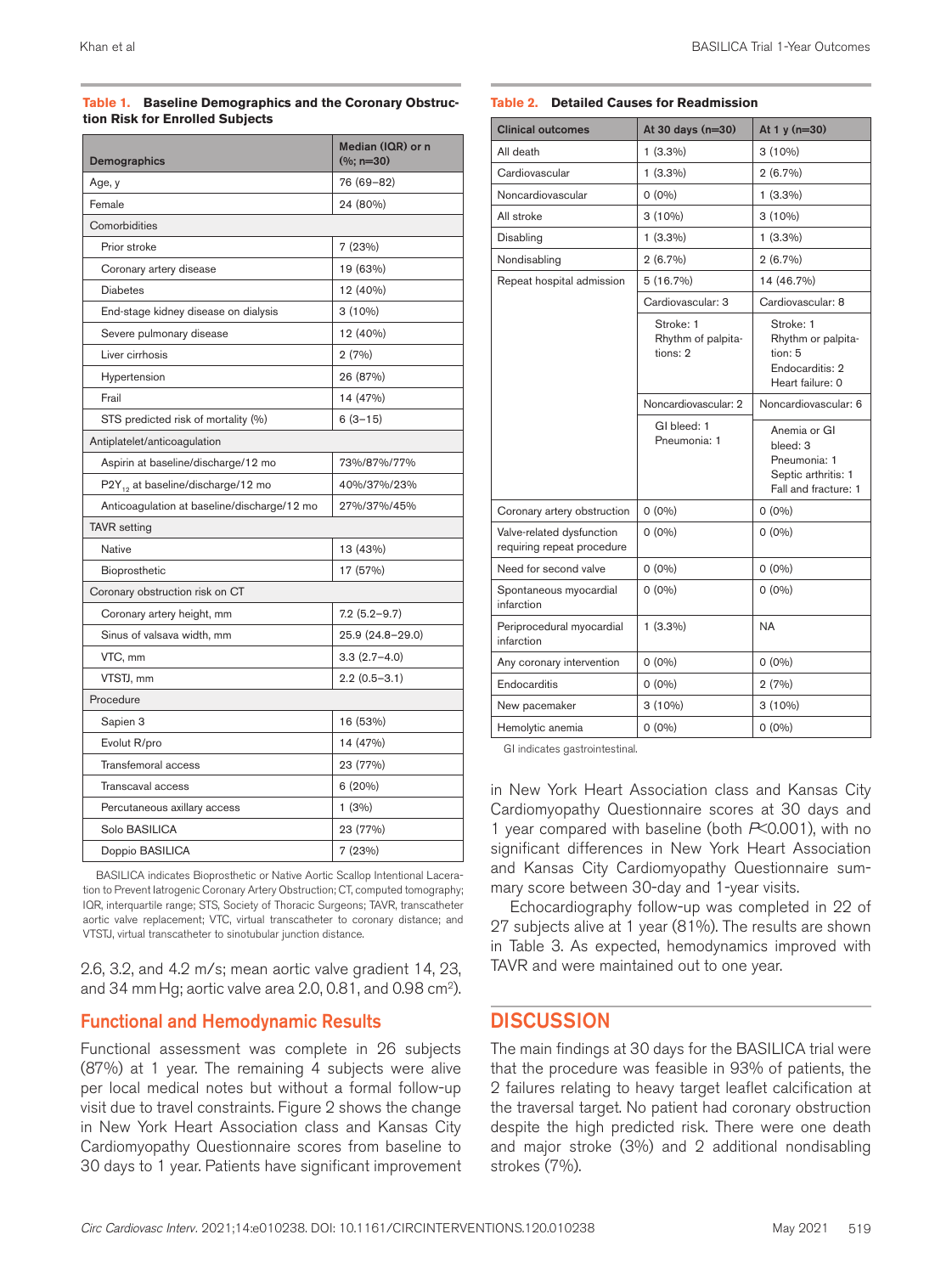

**Figure 2. New York Heart Association (NYHA) class and Kansas City Cardiomyopathy Questionnaire (KCCQ) summary scores improved from baseline to 30 days after BASILICA (Bioprosthetic or Native Aortic Scallop Intentional Laceration to Prevent Iatrogenic Coronary Artery Obstruction) transcatheter aortic valve replacement (TAVR) and the improvement was maintained at 1 y.** CHF indicates congestive heart failure.

In this article, we reported the 1-year results of the BASILICA trial, and we found there was no late stroke or myocardial infarction after BASILICA TAVR up to one year. There were no repeat interventions. Theoretically, the lacerated leaflet edge could be a nidus for thrombus, infection, and tissue proliferation. The absence of events is, therefore, reassuring and suggests the lacerated leaflets may be benign in the short- and medium-term. The one case of prosthetic valve endocarditis also involved the other 3 cardiac valves and was in the setting of an indwelling catheter.

Another theoretical concern was late mobilization of the leaflet, causing delayed coronary artery obstruction, new late paravalvular leak, or valve embolization. These events were not seen in the BASILICA trial.

Almost half of patients had been admitted to hospital within a year of discharge, although none for heart failure. This readmission rate probably reflects the elderly, frail, and high risk patient cohort treated in the BASILICA trial. This is consistent with data from the TVT registry (Transcatheter Valve Therapy) showing 50% readmission within one year for high risk patients undergoing TAVR.<sup>7</sup>

This study suggests the short- to medium-term outcomes for these patients are similar to high and extreme surgical risk patients without risk of coronary artery obstruction undergoing contemporary TAVR. One-year mortality was 12% and disabling stroke 2.9% at 1 year in the commercial arm (Sapien and Evolut) of the POR-TICO IDE trial (Portico Re-Sheathable Transcatheter Aortic Valve System), $8$  and 9% mortality and 4% disabling stroke at 1 year in the Evolut arm of SCOPE 2 (Safety and Efficacy Comparison of Two TAVI Systems in a Prospective Randomized Evaluation), $9$  compared with 10% mortality and 3.3% disabling stroke at 1 year in the BASILICA trial.

Another option to prevent coronary artery obstruction is snorkel stenting. While the technique is simple and achieves flow in the coronary arteries on exit from the catheter laboratory,<sup>10</sup> stents may be under-expanded or crushed next to the transcatheter heart valve and the long-term durability of this technique is questionable, especially with regards to late stent thrombosis and delayed coronary obstruction.<sup>11</sup> Moreover, re-engaging

|  |  | Table 3. Results of Echocardiography Follow-Up of Subjects |  |  |
|--|--|------------------------------------------------------------|--|--|
|--|--|------------------------------------------------------------|--|--|

| Echocardiography hemodynamics        | Baseline $(n=30)$ .<br>median (IQR) | 30 days $(n=28)$ ,<br>median (IQR) | $1 y (n=22)$ , median<br>(IQR) |
|--------------------------------------|-------------------------------------|------------------------------------|--------------------------------|
| LVEF. %                              | $55(44-60)$                         | $60(55 - 63)$                      | $61(55-69)$                    |
| Aortic valve peak velocity, m/s      | $4.3(3.9 - 4.7)$                    | $2.7(2.4-3.3)$                     | $2.6(2.2-3.2)$                 |
| Aortic valve mean gradient, mm Hg    | $43(37-53)$                         | $15(11-23)$                        | $14(12-23)$                    |
| Aortic valve area, cm <sup>2</sup>   | $0.7(0.6-0.8)$                      | $1.1(0.9-1.4)$                     | $1.2(1.0-1.8)$                 |
| $\geq$ moderate aortic insufficiency | 7(23%)                              | $O(0\%)$                           | 1(5%)                          |

IQR indicates interquartile range; and LVEF, left ventricular ejection fraction.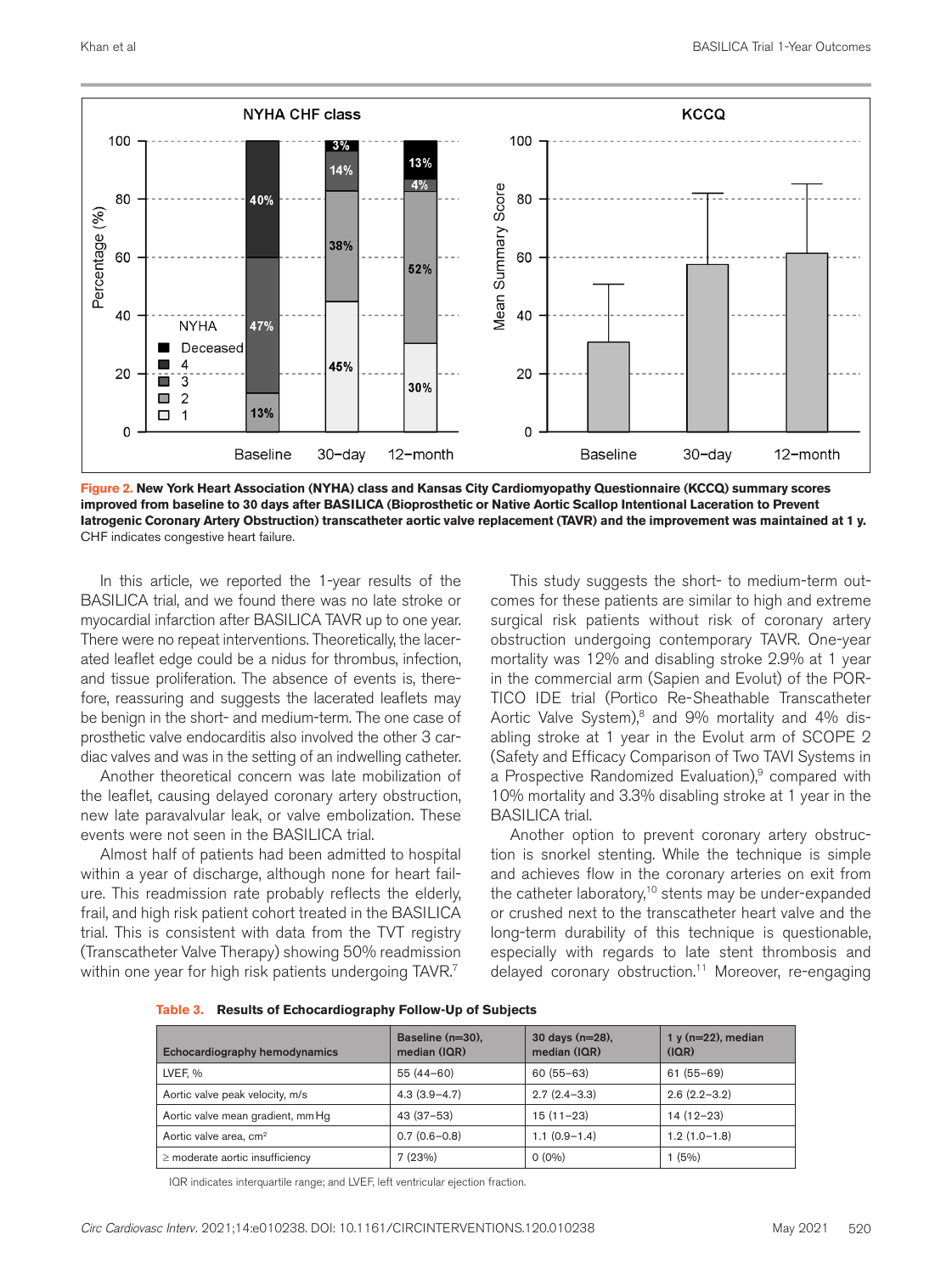the coronary artery after snorkel stenting may be impossible, limiting downstream options for these patients.

BASILICA may be more technically demanding than snorkel stenting but our findings suggest there appear no downstream negative sequelae of BASILICA. Coronary access is maintained and may even be easier after BASILICA TAVR than after standalone TAVR as the outer leaflet has been parted. We speculate there may be some positive impact on rates of structural valve degeneration or late thromboembolism as BASILICA may increase flow in the neo-sinus, $12$  but this study was not powered to assess this and would require lengthy (5–10 year) follow-up. Although antiplatelet and anticoagulation was not mandated for the BASILICA procedure, many patients received these therapies due to prior comorbidities or by operator discretion after TAVR.

#### Limitations

This trial was designed to show feasibility of the BASIL-ICA procedure. The main limitations of the trial relate to demonstrating efficacy and safety. Demonstrating efficacy relied on accurate prediction of coronary artery obstruction, which is currently lacking. Despite this shortcoming, no patient developed coronary obstruction despite high predicted risk in all.

TAVR is associated with risk of stroke and vascular complications. It is unknown whether BASILICA increases the risk of stroke. A larger sample size is needed to evaluate whether BASILICA is associated with excess risk of stroke.

Long-term patency of the channel created by BASIL-ICA was assumed by the absence of cardiovascular death, coronary obstruction, myocardial infarction, or repeat intervention, but no dedicated imaging was mandated to confirm this. Indeed, noninvasive imaging is unlikely to make this determination.

An intention to treat analysis was used throughout for this study as there was no control group, and we felt this reflected the procedure risk better than an as-treated analysis in these subjects. In the 2 subjects where BASIL-ICA failed, multiple traversal attempts were made but without success, involving extra manipulation of leaflets, radiofrequency energy delivered, and time taken. Furthermore, in one subject, double BASILICA was planned, and

BASILICA was successful in the left cusp but failed in the right cusp. We classified this as a failure of BASILICA in the patient. These would create ambiguity in an as-treated analysis. The one patient who did not have BASILICA had multiple hospital admissions with gastrointestinal bleeding and palpitations as reported in this article.

Finally, the sample size and event rate were too small for meaningful comparison in outcomes between native and bioprosthetic valves, solo and doppio BASILICA, or between subjects with and without hypoattenuated leaflet thickening at 30 days.

#### Future Directions

A randomized controlled trial may help clinicians decide between BASILICA, snorkel stenting, or surgery when faced with intermediate or high surgical risk patients with high risk of TAVR related coronary artery obstruction. However, such a trial is unlikely to be conducted due to cost and perceived lack of equipoise. Operators who are facile with the BASILICA procedure are reluctant to revert to deploying snorkel stents. Data from BASILICA registries will add to our understanding of the safety of the procedure, particularly whether BASILICA is associated with an excess risk of stroke, and whether cerebral embolic devices may be useful in this setting.

The BASILICA technique has undergone modest refinement since this trial. Dedicated pachyderm-shaped guiding catheters assist in the technique and reduce procedure time.13 Further dedicated device development for leaflet laceration is likely to make the procedure easier and more reproducible. In performing these procedures and assessing these registries, it is important to assure appropriate technique including use of dextrose-water flush to minimize char and thromboembolism during transcatheter electrosurgery. Dextrose or iodine contrast injection during attempted traversal may enhance traversal success beyond what was observed in this protocol. Favorable and unfavorable patient anatomic features, in the opinion of the authors, are tabulated in Table 4.

As TAVR is offered to progressively lower-risk patients, the risk of TAV-in-TAV induced coronary obstruction is expected to increase over time. The applicability of BASIL-ICA for failed transcatheter heart valves is potentially large.

| Table 4. Favorable and Unfavorable Anatomic Features of Patients |
|------------------------------------------------------------------|
|------------------------------------------------------------------|

| Anatomy                   | <b>Favorable for BASILICA</b>                                  | <b>Unfavorable for BASILICA</b>                                                 |  |
|---------------------------|----------------------------------------------------------------|---------------------------------------------------------------------------------|--|
| Calcium                   | Typical calcium pattern which spares the nadir of the leaflet  | Confluent calcium at the leaflet nadir                                          |  |
|                           |                                                                | Bulky calcium mass on the leaflet                                               |  |
| Bioprosthesis             | Commissures aligned with native commissures                    | Bioprosthetic valve post in-front of coronary artery ostium                     |  |
| Access                    | Femoral access for BASILICA catheters preferred for ergonomics | Nonfemoral access (femoral artery or transcaval) for double<br>leaflet BASILICA |  |
| Coronary obstruction risk | Single leaflet BASILICA                                        | Double BASILICA not recommended for new operators in                            |  |
|                           | Risk from sinus sequestration                                  | their first 2-3 cases                                                           |  |

BASILICA indicates Bioprosthetic or Native Aortic Scallop Intentional Laceration to Prevent Iatrogenic Coronary Artery Obstruction.